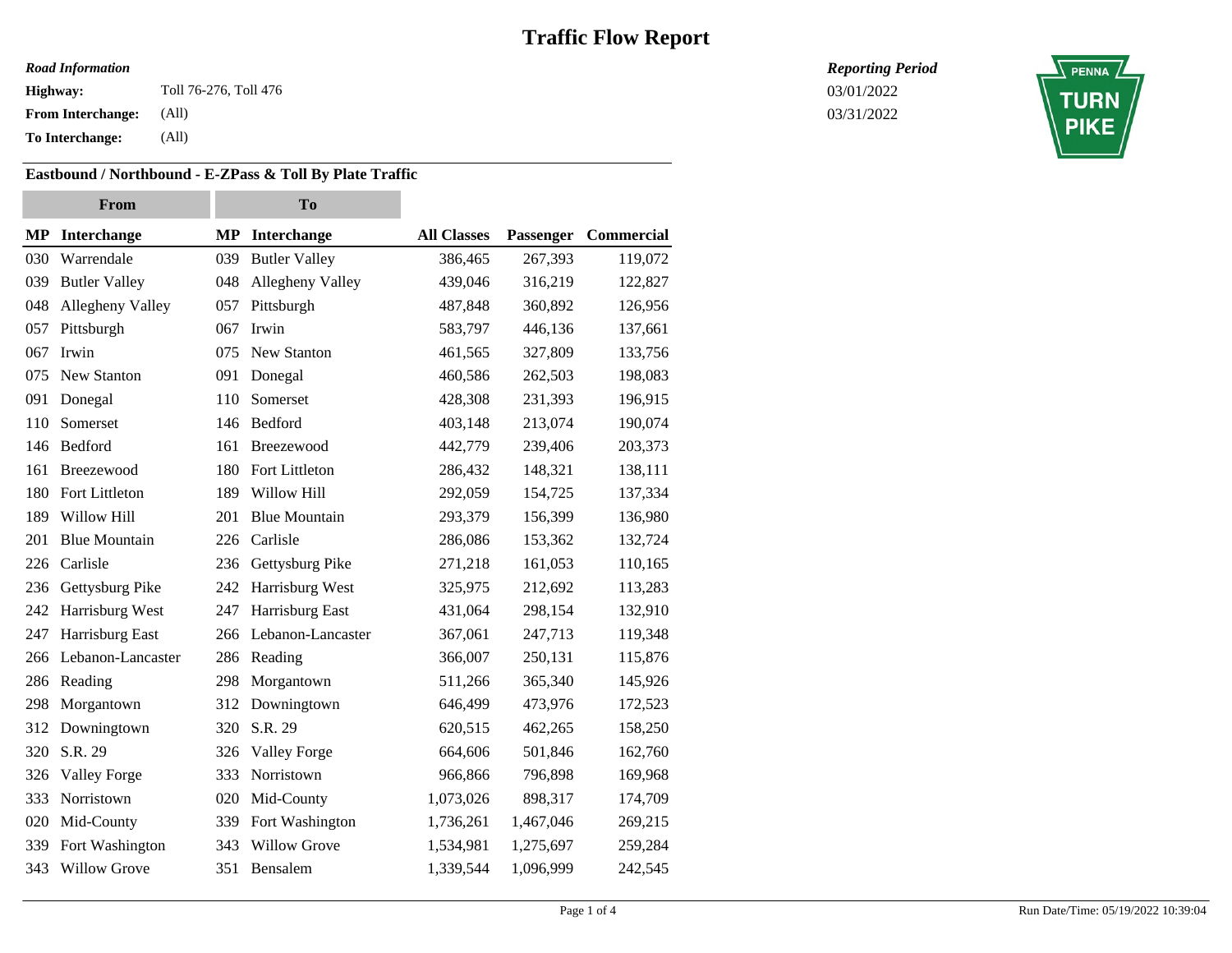#### *Road Information*

**Highway:** Toll 76-276, Toll 476 **Contract 2018** To the United States of the United States of the United States of the United States of the United States of the United States of the United States of the United States of th

**From Interchange:** (All)

**To Interchange:** (All)

**Eastbound / Northbound - E-ZPass & Toll By Plate Traffic**

| From |                       | T <sub>0</sub> |                       |                    |                  |                   |  |
|------|-----------------------|----------------|-----------------------|--------------------|------------------|-------------------|--|
|      | <b>MP</b> Interchange |                | <b>MP</b> Interchange | <b>All Classes</b> | <b>Passenger</b> | <b>Commercial</b> |  |
|      | 351 Bensalem          |                | 352 Street Road       | 745,982            | 583,270          | 162,712           |  |
|      | 352 Street Road       |                | 353 Neshaminy Falls   | 637,573            | 491,975          | 145,598           |  |
|      | 020 Mid-County        |                | 031 Lansdale          | 1,035,562          | 835,758          | 199,804           |  |
|      | 031 Lansdale          |                | 044 Ouakertown        | 748,652            | 579,812          | 168,840           |  |
|      | 044 Ouakertown        |                | 056 Lehigh Valley     | 655,884            | 495,695          | 160,189           |  |
|      | 056 Lehigh Valley     |                | 074 Mahoning Valley   | 417,225            | 311,547          | 105,678           |  |
|      | 074 Mahoning Valley   | 087            | S.R. 903              | 352,386            | 249,739          | 102,647           |  |
|      | 087 S.R. 903          |                | 095 Pocono            | 315,527            | 216,558          | 98,969            |  |
|      | 095 Pocono            | 105            | Wilkes-Barre          | 218,365            | 162,986          | 55,379            |  |
|      | 105 Wilkes-Barre      |                | 115 Wyoming Valley    | 139,568            | 89,206           | 50,362            |  |
|      |                       |                |                       |                    |                  |                   |  |

*Reporting Period*

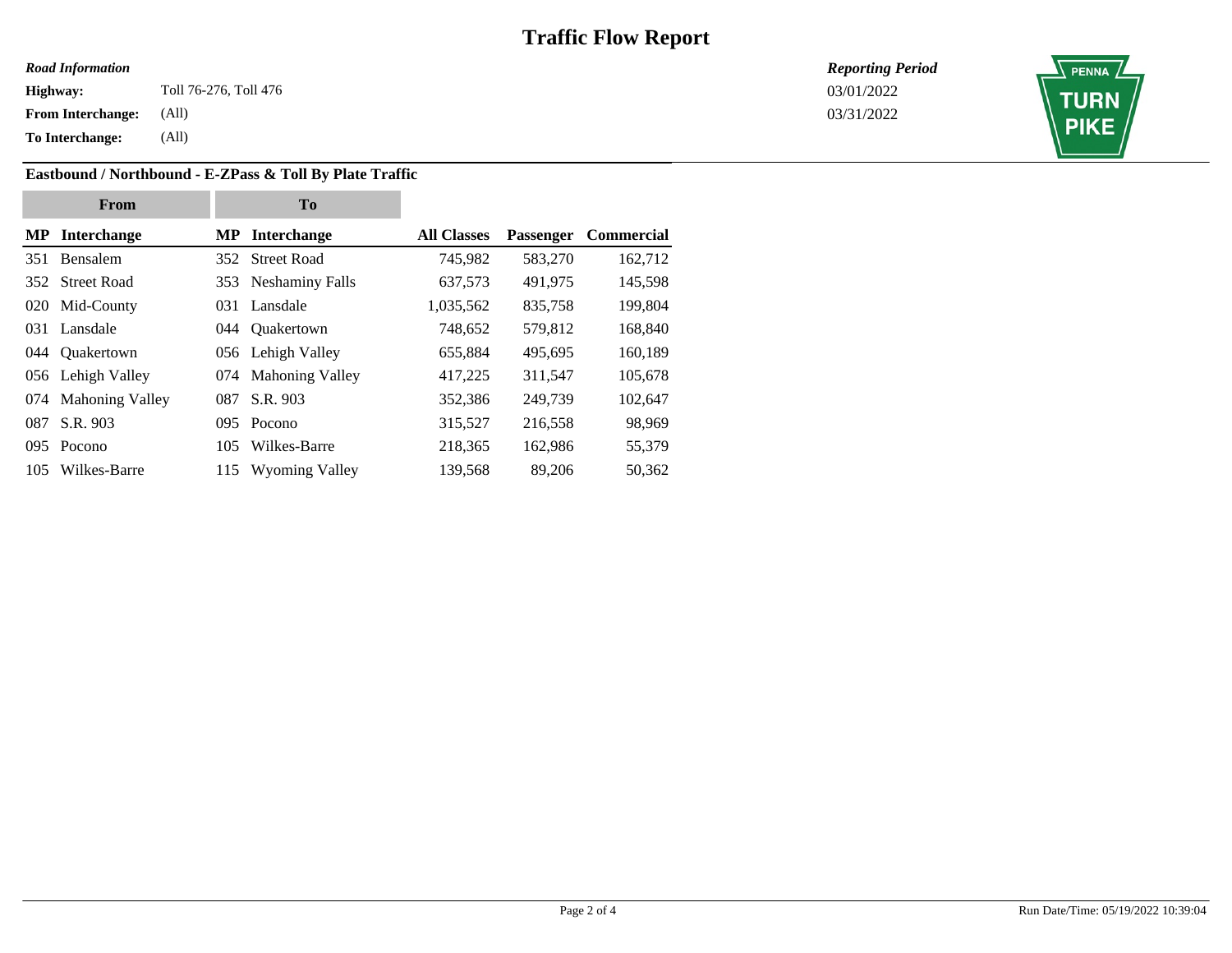#### *Road Information*

**Highway:** Toll 76-276, Toll 476 **Contract 2018** To the United States of the United States of the United States of the United States of the United States of the United States of the United States of the United States of th

**From Interchange:** (All)

**To Interchange:** (All)

### **Westbound / Southbound - E-ZPass & Toll By Plate Traffic**

| From |                        | To  |                      |                    |           |            |
|------|------------------------|-----|----------------------|--------------------|-----------|------------|
|      | <b>MP</b> Interchange  | MP  | Interchange          | <b>All Classes</b> | Passenger | Commercial |
| 115  | <b>Wyoming Valley</b>  | 105 | Wilkes-Barre         | 136,099            | 86,965    | 49,134     |
| 105  | Wilkes-Barre           | 095 | Pocono               | 221,185            | 161,578   | 59,607     |
| 095  | Pocono                 | 087 | S.R. 903             | 316,236            | 216,990   | 99,246     |
| 087  | S.R. 903               | 074 | Mahoning Valley      | 351,953            | 250,276   | 101,677    |
| 074  | <b>Mahoning Valley</b> | 056 | Lehigh Valley        | 413,209            | 311,525   | 101,684    |
| 056  | Lehigh Valley          | 044 | Quakertown           | 659,453            | 495,486   | 163,967    |
| 044  | Quakertown             | 031 | Lansdale             | 737,240            | 566,373   | 170,867    |
| 031  | Lansdale               | 020 | Mid-County           | 1,030,461          | 825,378   | 205,083    |
| 353  | <b>Neshaminy Falls</b> | 351 | Bensalem             | 608,721            | 468,266   | 140,455    |
| 351  | Bensalem               | 343 | <b>Willow Grove</b>  | 1,380,621          | 1,139,857 | 240,764    |
| 343  | <b>Willow Grove</b>    | 340 | Virginia Drive       | 1,501,601          | 1,237,019 | 264,582    |
| 340  | Virginia Drive         | 339 | Fort Washington      | 1,607,792          | 1,338,237 | 269,555    |
| 339  | Fort Washington        | 020 | Mid-County           | 1,790,780          | 1,508,476 | 282,304    |
| 020  | Mid-County             | 333 | Norristown           | 1,096,944          | 917,980   | 178,964    |
| 333  | Norristown             | 326 | Valley Forge         | 979,044            | 805,565   | 173,479    |
| 326  | <b>Valley Forge</b>    | 320 | S.R. 29              | 656,421            | 491,082   | 165,339    |
| 320  | S.R. 29                | 312 | Downingtown          | 615,792            | 455,568   | 160,224    |
| 312  | Downingtown            | 298 | Morgantown           | 641,335            | 468,212   | 173,123    |
| 298  | Morgantown             | 286 | Reading              | 511,627            | 365,328   | 146,299    |
| 286  | Reading                | 266 | Lebanon-Lancaster    | 376,081            | 253,349   | 122,732    |
| 266  | Lebanon-Lancaster      | 247 | Harrisburg East      | 374,991            | 248,624   | 126,367    |
| 247  | Harrisburg East        | 242 | Harrisburg West      | 439,761            | 295,925   | 143,836    |
| 242  | Harrisburg West        | 236 | Gettysburg Pike      | 371,823            | 233,832   | 137,991    |
| 236  | Gettysburg Pike        | 226 | Carlisle             | 298,058            | 169,087   | 128,971    |
| 226  | Carlisle               | 201 | <b>Blue Mountain</b> | 295,822            | 153,954   | 141,868    |
| 201  | <b>Blue Mountain</b>   | 189 | Willow Hill          | 300,452            | 156,040   | 144,412    |
| 189  | Willow Hill            | 180 | Fort Littleton       | 298,039            | 153,964   | 144,075    |

*Reporting Period*